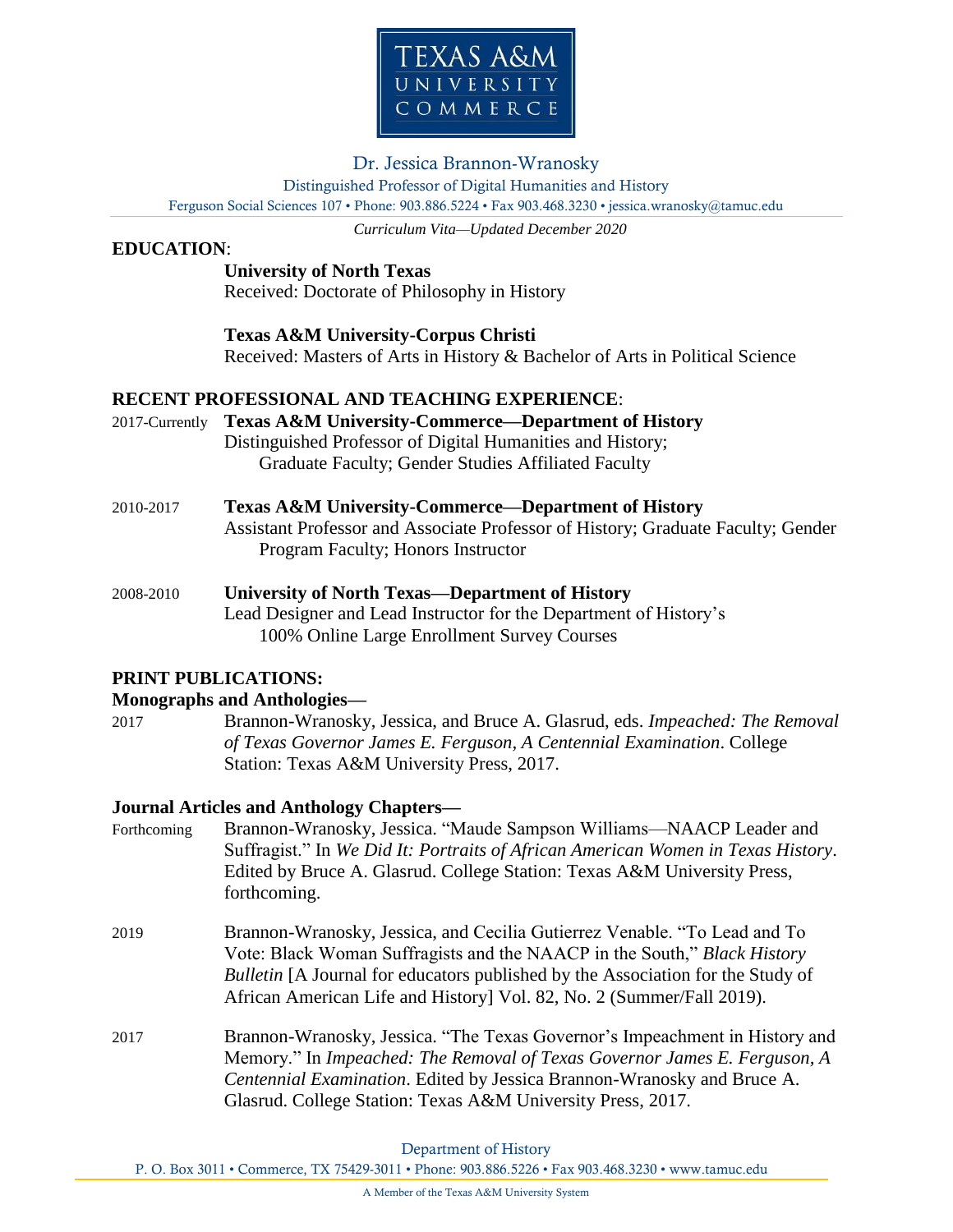| 2015 | Brannon-Wranosky, Jessica. "History, Memory and Perspective: Christia V.<br>Daniels Adair's 1977 Interview with the Black Women Oral History Project,"<br>Sound Historian [The Texas Oral History Association Journal] (2015), 51-61.                                                                                                                                             |
|------|-----------------------------------------------------------------------------------------------------------------------------------------------------------------------------------------------------------------------------------------------------------------------------------------------------------------------------------------------------------------------------------|
| 2015 | Brannon-Wranosky, Jessica. "Mariana Thompson Folsom: Laying the<br>Foundation for Women's Rights Activism." In Texas Women: Their Histories,<br>Their Lives. Southern Women: Their Lives and Times. Edited by Elizabeth Hayes<br>Turner, Rebecca Sharpless, and Stephanie Cole. Athens: University of Georgia<br>Press, 2015.                                                     |
| 2014 | Brannon-Wranosky, Jessica. "Reformers, Populists, and Progressives: Texas<br>Between Reconstruction and the Roaring Twenties, 1875-1920." In Discovering<br>Texas History. Edited by Bruce A. Glasrud, Light Townsend Cummins, and Cary<br>D. Wintz. Norman: University of Oklahoma Press, 2014.                                                                                  |
| 2013 | Brannon-Wranosky, Jessica. "Investing in Urban: The Connected Growth of the<br>Woman's Monday Club and the Entrepreneurial Elite of Corpus Christi, Texas."<br>In This Corner of Canaan: Essays on Texas in Honor of Randolph B. Campbell.<br>Edited by Richard B. McCaslin, Donald E. Chipman, and Andrew J. Torget, 311-<br>334. Denton: University of North Texas Press, 2013. |
| 2009 | Brannon-Wranosky, Jessica. "Defining the United States-Mexico Border and<br>Immigration from 1910-1920: Geographical, Cultural, Economic, and Political<br>Communities," Journal of South Texas 22 (Spring 2009), 67-84.                                                                                                                                                          |

# **DIGITAL PUBLICATIONS & PROJECTS:**

| 2016-currently | Project Director, <i>Handbook of Texas Women</i> Project. Austin: Texas State<br>Historical Association Press, https://texaswomen.tshaonline.org.                                                                                                                                                                                                   |
|----------------|-----------------------------------------------------------------------------------------------------------------------------------------------------------------------------------------------------------------------------------------------------------------------------------------------------------------------------------------------------|
| 2020           | Brannon-Wranosky, Jessica. "Woman Hollering Creek and Other Histories of<br>Texas Women and the Land [Digital Article and Visual Display]." Texas General<br>Land Office Save Texas History Program. Available via<br>https://medium.com/save-texas-history/woman-hollering-creek-and-other-<br>histories-of-texas-women-and-the-land-69894ea7f9f2. |
| 2019           | Brannon-Wranosky, Jessica, ed. Texas Women and the Vote: A Look At Texas<br>Women Who Worked for Voting Rights Before and After 1920—To<br>Commemorate the Centennial of Texas's Ratification of Nineteenth Amendment<br>(e-book and accompanying webpage). Available via<br>https://texaswomen.tshaonline.org/suffrage/.                           |
| 2017           | Brannon-Wranosky, Jessica, ed. Women Across Texas History: Volume 2—Early<br>Twentieth Century (e-book). Austin: Texas State Historical Association Press,<br>2017. Available via https://join.tshaonline.org/ebook-offers/texas-<br>women/enthusiast/.                                                                                             |
| 2016           | Brannon-Wranosky, Jessica, ed. Women Across Texas History: Volume 1—The<br>Nineteenth Century and Before (e-book). Austin: Texas State Historical<br>Association Press, 2016. Available via https://join.tshaonline.org/ebook-<br>offers/texas-women/enthusiast/.                                                                                   |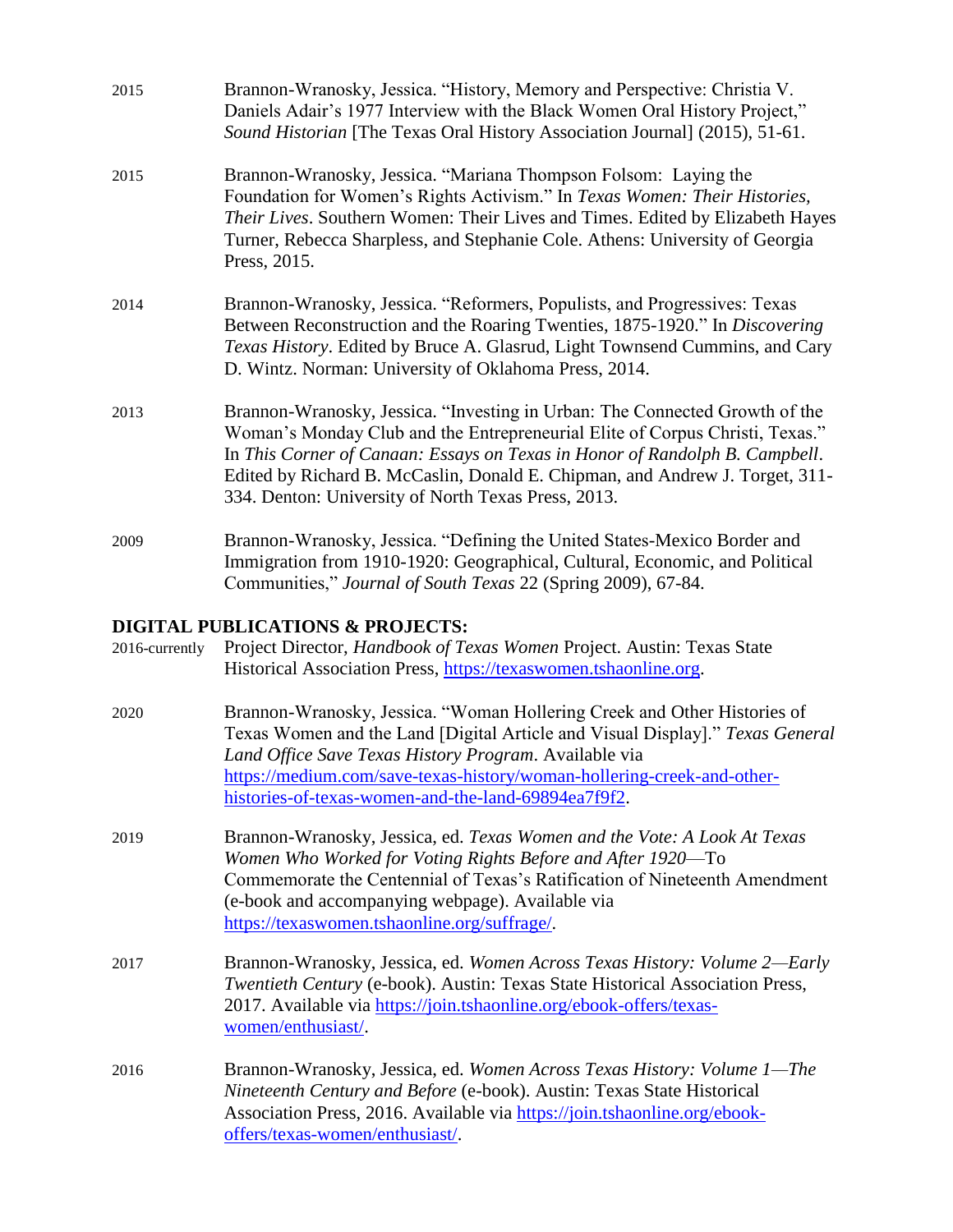| 2014      | Digital Media Author. Give Me Liberty: An American History. 4th Brief ed. W. W.<br>Norton & Company, Inc.                                                                                                                                                                                                |
|-----------|----------------------------------------------------------------------------------------------------------------------------------------------------------------------------------------------------------------------------------------------------------------------------------------------------------|
| 2013      | Digital Media Author. Give Me Liberty: An American History. 4th ed. W. W.<br>Norton & Company, Inc.                                                                                                                                                                                                      |
| 2012      | Script Writer, Narrator, and Producer. "The U.S. Votes-for-Women Movements"<br>Video Documentary Film Short. For the "American Voter" Project. Sponsored by<br>the American Bar Association-Young Lawyers Division.                                                                                      |
| 2010      | Freelance Digital Writer & Designer, "Map Quizzes"/ "Imap: Geoquizzes."<br>America: A Narrative History. 8 <sup>th</sup> ed & 9 <sup>th</sup> ed. W. W. Norton & Company, Inc.                                                                                                                           |
| 2009-2011 | Project Consultant and Freelance Digital Writer & Designer. Give Me Liberty: An<br>American History. 3 <sup>rd</sup> Full and Brief ed. W. W. Norton & Company, Inc.                                                                                                                                     |
| 2004      | Digital Content Author and Digital Design Consultant, The Woman's Monday<br>Club Collection and La Retama Club Collection Online Archival Exhibits. Corpus<br>Christi Central Public Library.<br>http://obc.cclibraries.com/laretama/laretamahome.htm<br>http://obc.cclibraries.com/MondayClub/index.htm |

## **CURRENT WORKS IN PROGRESS, COMMISSIONED, OR UNDER REVIEW: Monographs—**

Under Revision *Southern Promise and Necessity: Texas, Regional Identity, and the National Woman Suffrage Movement, 1868-1920*.

In Progress *Lupe's Daughters: A Story of Gender, Heritage, and Property.*

### **Digital Projects—**

|  | 2016-currently Project Director, <i>Handbook of Texas Women's History</i> (a statewide, multiyear, |
|--|----------------------------------------------------------------------------------------------------|
|  | educational and content development campaign focusing on Women's History for                       |
|  | the <i>Handbook of Texas Online</i> ), Texas State Historical Association, 2016-2020.              |

In Progress Project Director (Editor), *Women Across Texas History: Volume 3—The Late Twentieth Century* (e-book). Due out from the Texas State Historical Association Press.

#### **SELECT CONFERENCES, ADDRESSES, AND INVITED TALKS:**

April 2021 Speaker, Humanities Texas Teaching Texas History Spring 2021 Webinar Series. (forthcoming)

- March 2021 Chair and Moderator, "The Role of the Handbook of Texas Women in Women's (forthcoming) Public Representation, A Roundtable Discussion." Texas State Historical Association 125th Annual Meeting. To Be Held Virtually Online.
- November 2020 Speaker, "Diversifying the Memory of the Texas Woman Suffrage Movement—A Centennial Re-examination." Feminist First Friday Texas Tech University Women's and Gender Studies, held virtually online.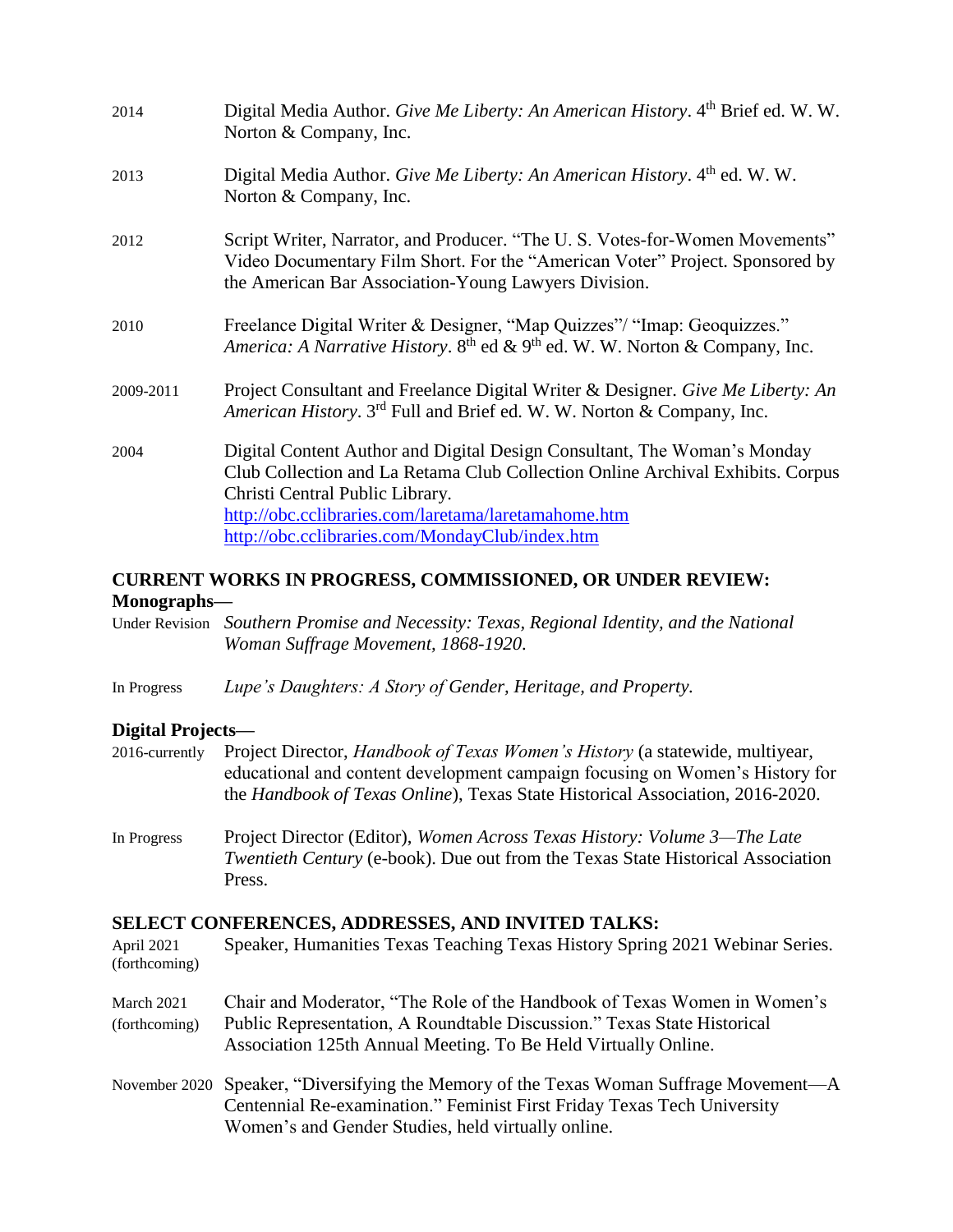- November 2020 Guest Discussion Leader, "Rosalyn Terborg-Penn's *African American Women in the Struggle for the Vote, 1850–1920*." Texas A&M University-Commerce Gender Studies Reading Club, held virtually online.
- September 2020 Speaker, "High Noon Talk: Sister Suffragist." Bullock Texas History Museum, Austin, Texas, held virtually online. <https://www.youtube.com/watch?v=TEDVaE8eBOs>
- September 2020 Constitution Day Speaker, "The Nineteenth Amendment is 100 Years Old: Looking at the Votes for Women Movement form the 21st Century." Tarrant County College-Northeast, Hurst, Texas, held virtually online.
- August 2020 Panelist, "Brawling Politics: Texans Fight for Control in the Era of the Klan," for the Witte Museum e 2020 Conference on Texas: On Resilience Past, Present, and Future, held virtually online.
- August 2020 Roundtable Discussant, "To Vote: Voting Rights for All of Some." City of Austin, Oakwood Cemetery Chapel Historical Programs, Austin, Texas, held virtually online.
- August 2020 Speaker, PetCo National Women Employees Voter Education Event, held virtually online and broadcast nationwide.
- April 2020 Interviewer and Moderator, "Political Intellectuals, Texas Women's Voices in the Twentieth Century" with Merline Pitre, Cynthia Orozco, and Cecilia Gutierrez Venable. League of Women Voter of Texas State Convention, Austin, Texas.— CANCELLED DUE TO COVID-19 EVENT RESTRICTIONS.
- April 2020 Keynote Breakfast Speaker, "A Look Back At 100 Years: History of Suffrage in Texas and the Nation." American Association of University Women Texas State Convention, Pflugerville, Texas.—CANCELLED DUE TO COVID-19 EVENT RESTRICTIONS.
- March 2020 Speaker. Sam Houston State University Women's History Month, Huntsville, Texas.
- February 2020 Keynote Speaker, "The Nineteenth Amendment Turns 100: Texas and Woman Suffrage in Historical Trends." Women in Texas History Luncheon, Texas State Historical Association 124th Annual Meeting, Austin, Texas.
- February 2020 Chair and Organizer, "Votes for Women Turns 100: Marking the Woman Suffrage Centennial in Texas." Texas State Historical Association 124th Annual Meeting, Austin, Texas.
- January 2020 Speaker. Humanities Texas Teacher Workshop, hosted by Humanities Texas in Harlingen, Texas.
- October 2019 Keynote speaker, Texas League of Women Voters Annual Meeting and Centennial Year Kickoff Commemoration, San Antonio, Texas.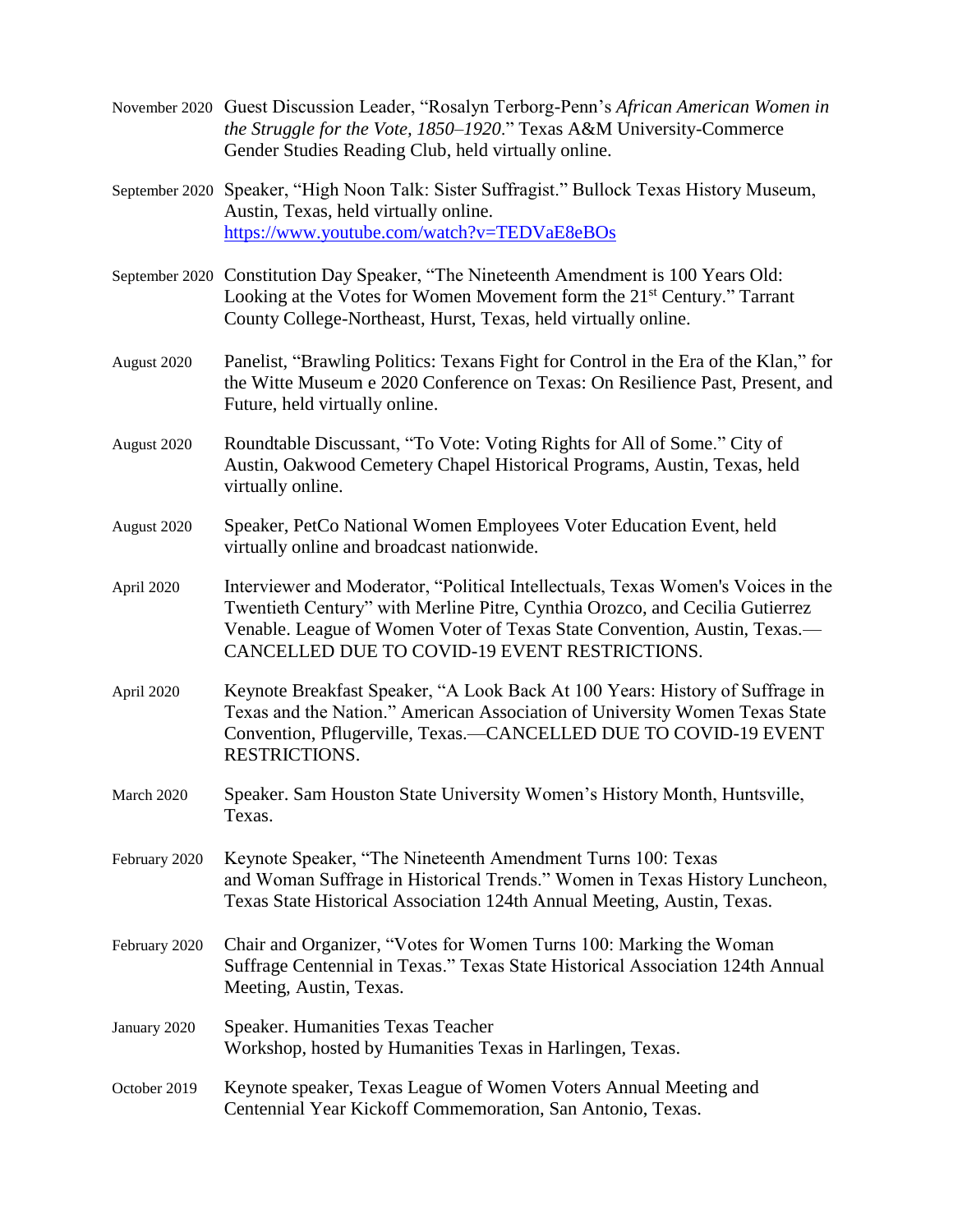| October 2019  | Chair and Moderator, Plenary Session, "The Handbook of Texas Women's<br>History: Telling Texas Women's Stories." Fall 2019 East Texas State Historical<br>Association, Nacogdoches, Texas.                                                                                                                                                                         |
|---------------|--------------------------------------------------------------------------------------------------------------------------------------------------------------------------------------------------------------------------------------------------------------------------------------------------------------------------------------------------------------------|
| June 2019     | Keynote Panelist, Texas Marks the 100 <sup>th</sup> Anniversary of Ratification of the<br>Nineteenth Amendment, Bob Bullock Texas State History Museum, Austin,<br>Texas. https://www.thestoryoftexas.com/visit/exhibits/sister-suffragists                                                                                                                        |
| June 2019     | Speaker, "The Suffrage Movement in Texas." Humanities Texas Teacher<br>Institute—Texas: From Republic to Mega-State, hosted by Humanities Texas at<br>University of Texas at San Antonio, San Antonio, Texas.                                                                                                                                                      |
| April 2019    | Panelist, "Does the Suffrage Movement Deserve an Obituary?: Rethinking the<br>Placement of Suffrage in Historical Narratives at the Centennial of the Nineteenth<br>Amendment." Paper presented as part of the OAH Woman Suffrage Centennial<br>Commemoration panel at the 2019 Organization of American Historians Annual<br>Meeting, Philadelphia, Pennsylvania. |
| March 2019    | Session Chair and Commentator, panel "From 'Nursery Schools' to<br>'Escuelitas': Gender, Ethnicity, and Educational Reform in the Progressive Era,"<br>for the 2019 Texas State Historical Association 123rd Annual Meeting, Corpus<br>Christi, Texas.                                                                                                             |
| October 2018  | Speaker, "Women Leaders in the Texas NAACP—Maude Evangeline<br>Craig Sampson Williams." 81 <sup>st</sup> Annual Texas State NAACP Convention.                                                                                                                                                                                                                      |
| August 2018   | Panelist, "Defining and Debating Rape in State Legislatures in the United<br>States, 1870-1975." Paper presented at the panel "Modern Legal Responses to<br>Rape and Consent in Transnational Perspective," for the 2018 International<br>Federation for Research in Women's History Conference, Vancouver, Canada.                                                |
| April 2018    | Chair and Participant, Roundtable "Handbook of Texas Women Project-A<br>Conversation with members of the Executive Advisory Committee." West Texas<br>State Historical Association, San Angelo, Texas.                                                                                                                                                             |
| March 2018    | Speaker, "Stories from the Suffrage Trail: The Realities of Women Gaining the<br>Right to Vote." Tarrant County College South Campus Women's History Month,<br>Fort Worth, Texas.                                                                                                                                                                                  |
| March 2018    | Panelist, "Post-War "Hysterics': The 1950s Texas Legislative Focus on<br>Sexuality and Reproductive Health." Paper presented at the panel "Reform and<br>Repression in Mid-Century Texas: Human Rights, Gender, and Sexuality," for the<br>Texas State Historical Association 122nd Annual Meeting, San Marcos, Texas.                                             |
| February 2018 | Panelist, "Easy Hands-on Teaching with Open Source GIS—Google Earth in the<br>Classroom." Teaching History in the 21st Century Conference, sponsored by<br>Midwestern State University, the Wichita Falls Museum of Art at MSU, and the<br>American Historical Association, Wichita Falls, Texas.                                                                  |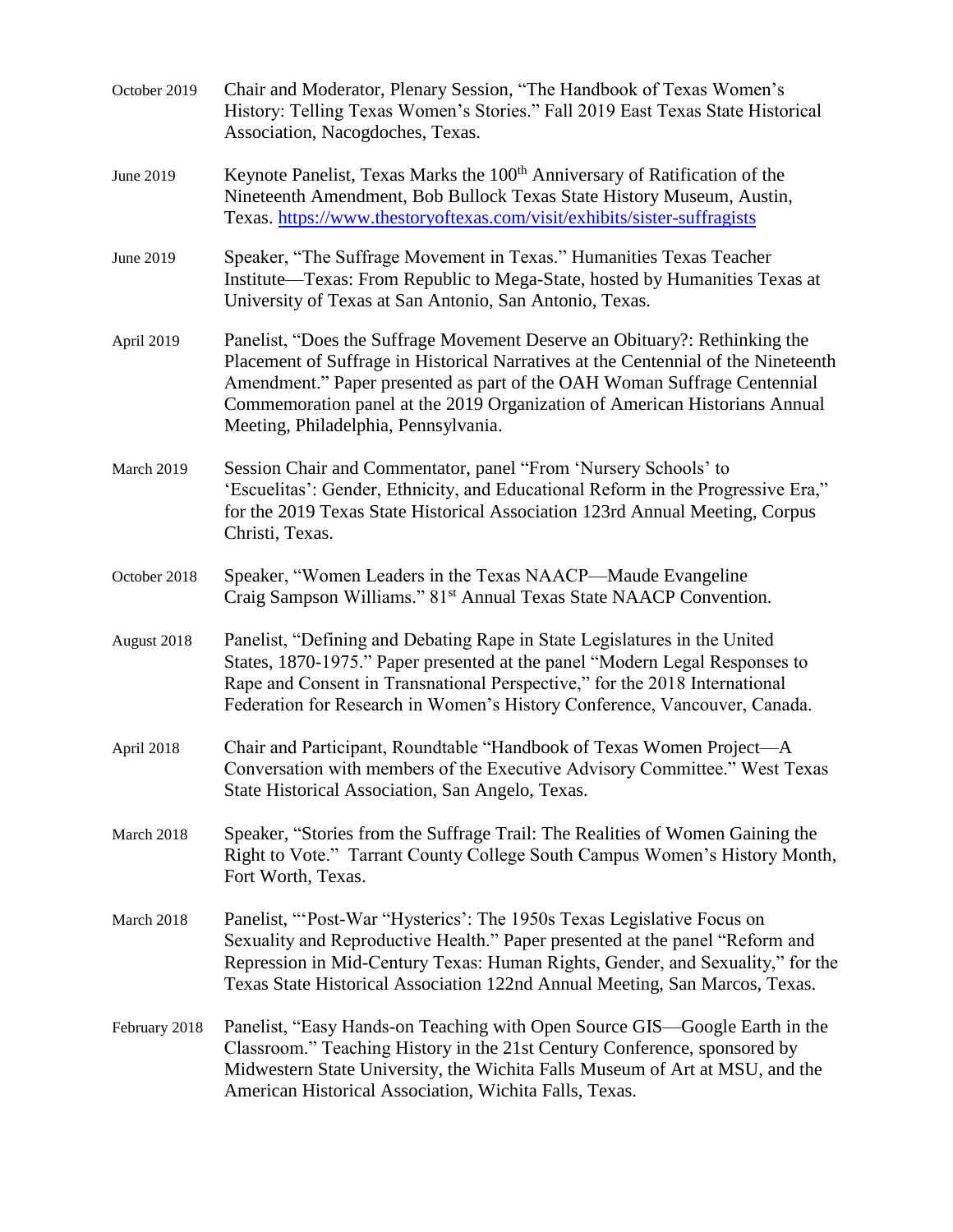| October 2017   | Panelist, Plenary Session "New Directions in Texas Historiography:<br>Books That Haven't Been Written Yet (But Need to Be)." Fall 2017 East Texas<br>State Historical Association, Galveston, Texas.                                                                                        |
|----------------|---------------------------------------------------------------------------------------------------------------------------------------------------------------------------------------------------------------------------------------------------------------------------------------------|
| October 2017   | Panelist, Roundtable "Impeached; The Removal of Texas Governor James<br>Ferguson—a Centennial Discussion." Fall 2017 East Texas State Historical<br>Association, Galveston Texas.                                                                                                           |
| June 2017      | Presenter, "The Economic Means of Removing Depravity from Legislative Minds<br>OR How the Great Depression Reduced the Legislature's Obsession with Sex."<br>2017 Texas New Deal Symposium, Dallas, Texas.                                                                                  |
| February 2017  | Presenter, "Regulating the Personal: A Texas Legislative Tradition." Spring 2017<br>East Texas State Historical Association, Marshall, Texas.                                                                                                                                               |
| February 2017  | Keynote address, "Texas Women during the Twentieth Century." Discovering<br>Texas History Conference, Austin, Texas. Hosted by the Texas State Historical<br>Association.                                                                                                                   |
|                | November 2016 Invited presentation, "Texas Women's History from the Texas Revolution to the<br>Late Nineteenth Century." Energizing Texas History Conference, Dallas, Texas.<br>Hosted by the Texas State Historical Association.                                                           |
|                | November 2016 Presenter, "Stories from Women Across Texas History: Volume 1-The<br>Nineteenth Century and Before an Ebook of Journeys." Beta Lambda Chapter of<br>Delta Kappa Gamma, Texas A&M University-Commerce.                                                                         |
| March 2016     | Presenter, "Mariana Thompson Folsom—A Look at Suffrage in Nineteenth<br>Century Texas." University of Texas at San Antonio, San Antonio, Texas. Talk as<br>part of Women's History Month Series.                                                                                            |
| October 2015   | Roundtable Discussant, "The Texas A&M University-Commerce Presidential<br>Wives Project: Teaching, Learning, and Coordinating Women and Gender<br>Through Digital History, a Panel Discussion." Fall 2015 East Texas State<br>Historical Association, Nacogdoches, Texas.                   |
| September 2015 | Speaker, "Recruiting Members and Lobbying for Support: Texas Woman<br>Suffrage in the Nation and the World." Cy-Fair Lone Star College Library,<br>Cypress, Texas. Talk in connection with Humanities Texas traveling exhibit,<br>"Citizens at Last: The Woman Suffrage Movement in Texas." |
| June 2015      | Panel Commentator, "From Ballot Boxes to the Books: The Commemoration and<br>Memorialization of First Wave Feminism." Southern Association for Women<br>Historians 2015 Tenth Southern Conference on Women's History, Charleston,<br>South Carolina.                                        |
| March 2015     | Presenter, "Discovering Texas History [A Discussion of Historiographical<br>Trends and Research Directions]." 2015 Texas State Historical Association,<br>Corpus Christi, Texas.                                                                                                            |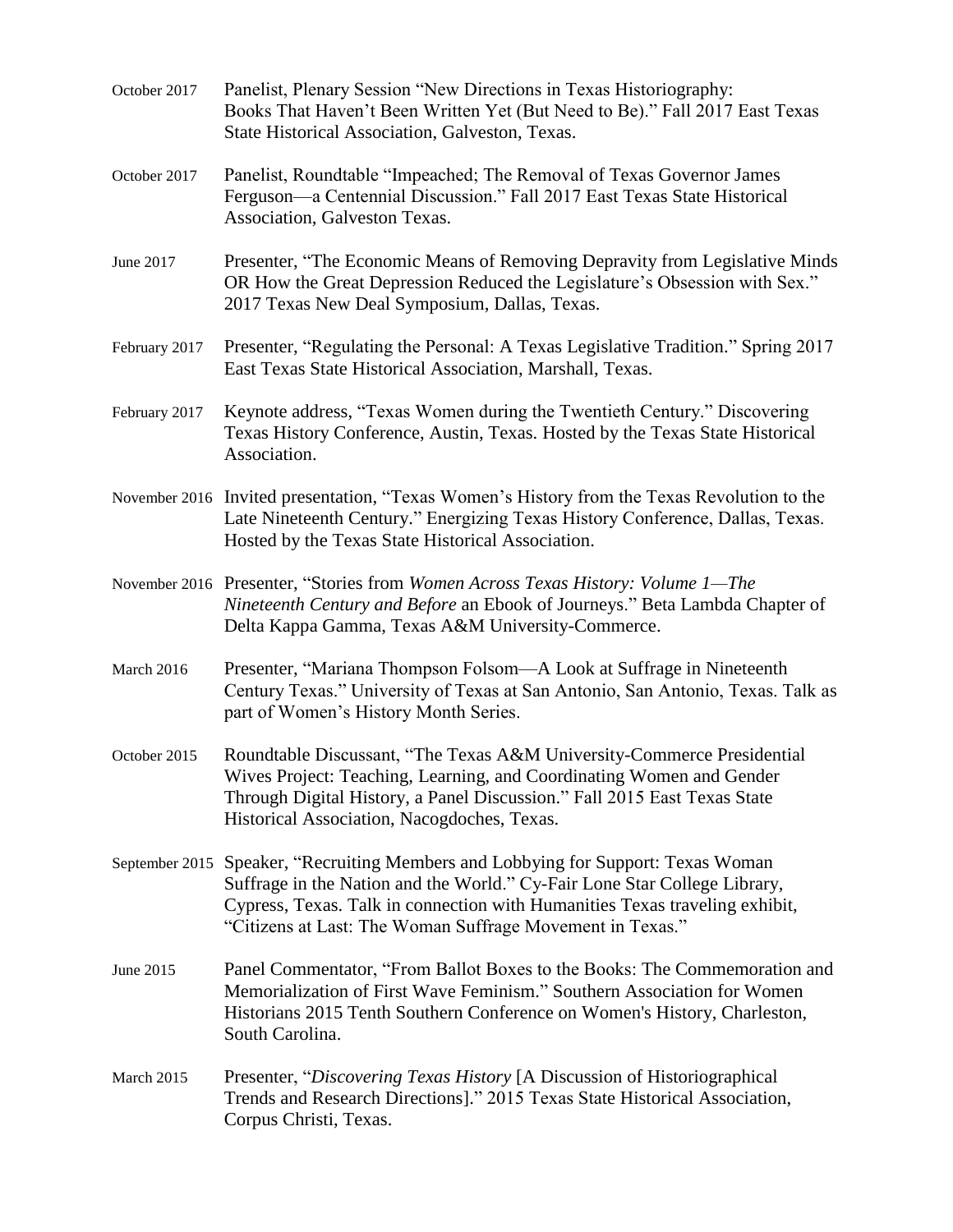|                  | November 2014 Presenter, "Sex is About Power: The 1890s Texas Legislatures' Conflicting<br>Obsession with Control." Paper part of the panel, "Sex and Southern Legislatures:<br>Examining the Politics of Regulation During the Late-Nineteenth and Twentieth<br>Centuries," 2014 Southern Historical Association, Atlanta, Georgia.                                                    |
|------------------|-----------------------------------------------------------------------------------------------------------------------------------------------------------------------------------------------------------------------------------------------------------------------------------------------------------------------------------------------------------------------------------------|
| October 2014     | Panel Discussant, "Post-Reconstruction-1920 Research Directions in Texas<br>History." Fall 2014 East Texas State Historical Association, Nacogdoches, Texas.                                                                                                                                                                                                                            |
| June 2014        | Keynote Panelist, "The KKK in Texas: Historic Importance and Ongoing<br>Legacies [An Examination of Racism and Violence in 1920s Texas]." Bullock<br>Texas History Museum, Austin, Texas.                                                                                                                                                                                               |
| March 2013       | Panel Chair, "United States District Judges in Texas During Reconstruction."<br>2013 Texas State Historical Association Annual Meeting, Fort Worth, Texas.                                                                                                                                                                                                                              |
| February 2013    | Presenter, "Women's Rights Work During Reconstruction Texas." Paper part of<br>the panel, "Women in Civil War and Reconstruction Texas" for the 2013 East<br>Texas Historical Association Conference, Galveston, Texas.                                                                                                                                                                 |
| October 2012     | Speaker, "Lincoln in the Public Mind: History, Memory, and the Icon" as part of<br>the travelling exhibit Lincoln: The Constitution and Civil War, Sulphur Springs<br>Public Library, Sulphur Springs, Texas. Cosponsored by the American Library<br>Association, the National Constitution Center, and the National Endowment for<br>the Humanities.                                   |
| October 2012     | Speaker, "Progressive Texas." Region 7 Texas History Workshop for Texas<br>History Educators, Kilgore, Texas. Cosponsored by the Region 7 Education<br>Service Center & the Texas State Historical Association.                                                                                                                                                                         |
| <b>July 2012</b> | Invited Guest Co-host. "A History of Woman Suffrage [July 21, 2012]." Saturday<br>School [A Twitter Talk Show].                                                                                                                                                                                                                                                                         |
| June 2012        | Presenter, "Searching for the Right Woman to Lead: NAWSA's Struggle to<br>Transcend Class Conflict in Texas." Paper presented as part of the panel<br>"Rewriting the Rules: The Forging of Gender and Class Identity Among Southern<br>Activist Communities" for the Southern Association for Women Historians 2012<br>Ninth Southern Conference on Women's History, Fort Worth, Texas. |
| March 2012       | Presenter, "Interstate Ambassadors of the South: Texas and the Woman Suffrage<br>'Winning Plan,' 1916-1918." Paper part of the panel "The Texas Template for<br>Change: Women's and Girls' Reform Movements in the Early Twentieth<br>Century" for the 2012 Texas State Historical Association Conference, Houston,<br>Texas.                                                           |
| February 2012    | Presenter, "The Clubwoman and the Suffragist: Texas Women's Activism during<br>the Early Twentieth Century." Paper part of the women's breakfast panel for the<br>2012 East Texas Historical Association Conference, College Station, Texas.                                                                                                                                            |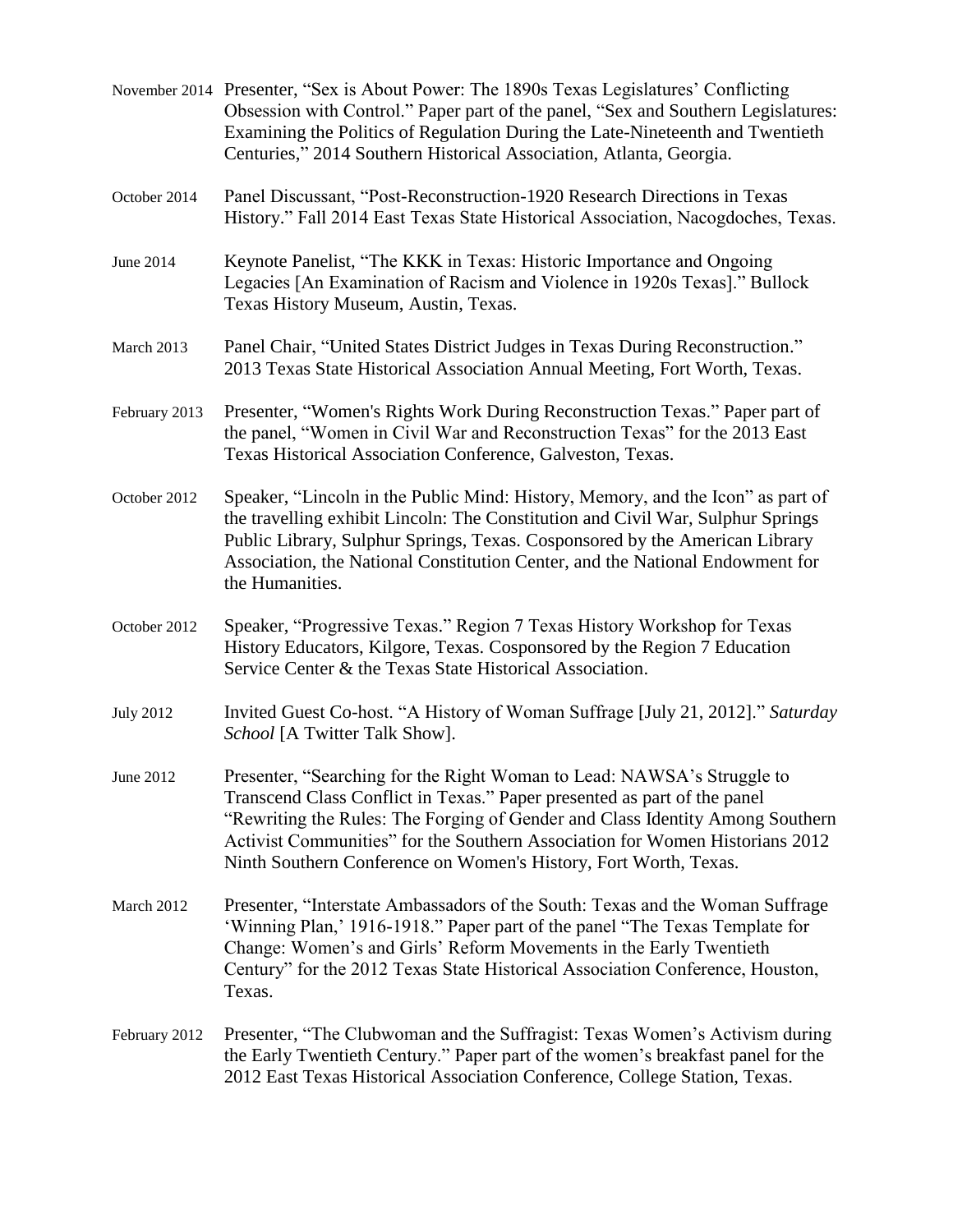| February 2012    | Panel Participant, "The History of Black History Month." Black History Month<br>Opening Ceremony, Texas A&M University-Commerce, Sam Rayburn Student<br>Center, Commerce, Texas.                                                                                                                                                                                                                                                       |
|------------------|----------------------------------------------------------------------------------------------------------------------------------------------------------------------------------------------------------------------------------------------------------------------------------------------------------------------------------------------------------------------------------------------------------------------------------------|
| April 2011       | Presenter and Panel Organizer, "Pressure Politics, Southern Style: Final<br>Campaigns for the Nineteenth Amendment." Paper presented at the panel,<br>"Southern Women and the Selling of Unpopular Politics, 1919-1925" for Court<br>House, State House, Her House: A Conference on Southern Women and Politics,<br>hosted by the University of Southern Mississippi Gulfport, Mississippi.                                            |
| October 2009     | Presenter, "Class, Race and Southern Identity: The Battle that Split the Texas<br>Equal Rights Association, 1893-1897." Invited Presentation for the Dallas Area<br>Social History Group, Southern Methodist University, Dallas, Texas.                                                                                                                                                                                                |
| October 2009     | "Finding and Utilizing Women and Gender Digital Archives." Invited guest<br>speaker for Women and Gender in the New South Graduate Research Seminar,<br>University of North Texas, Denton, Texas.                                                                                                                                                                                                                                      |
| October 2009     | Presenter, "Christia V. Daniels Adair: Identity and Memory Edited Through Oral<br>History." Paper presented as part of the panel, "The Relationship Between Heroic<br>Expectation and Historic Memory: Lives Spent Seeking Citizenship Rights—<br>Christia V. Daniels Adair, Audley Moore, Adella Hunt Logan," for the 2009<br>Association for the Study of African American Life and History Conference<br>(ASALH), Cincinnati, Ohio. |
| <b>June 2009</b> | Panel Organizer, Moderator, and Participant. "Making Your Graduate School<br>Experience Successful (Aka: Surviving the Life of a Graduate Student), a<br>Roundtable Discussion by Doctoral Candidates and Recent Ph.D.s," for the<br>Southern Association for Women Historians 2009 Eighth Southern Conference on<br>Women's History, Columbia, South Carolina.                                                                        |
| May 2009         | Speaker, "Grading Student Writing Assignments Online Using GradeMark®:<br>Spring 2009 Semester Pilot." Invited Address for the University of North Texas<br>Center for Learning Enhancement, Assessment, and Redesign (CLEAR),<br>University of North Texas, Denton, Texas.                                                                                                                                                            |
| March 2009       | Presenter, "Restricted History: What Women's Clubs Didn't Write Down and<br>Ways to Find It." Paper presented as part of the panel, "Are You A Member?:<br>The Limits of Club/Organizational Records in Women's History," at the 2009<br>National Council for Black Studies Conference, Atlanta, Georgia.                                                                                                                              |
| February 2009    | Invited Group Discussion Leader, Texas Women/American Women: New<br>Historical Scholarship and Fresh Approaches Symposium, Texas Christian<br>University, Fort Worth, Texas. Cosponsored by the Center for Texas Studies, the<br>Department of History, and the Institute for Women and Gender, Texas Christian<br>University, and Humanities Texas (state affiliate of the National Endowment for<br>the Humanities).                 |
| March 2006       | Presenter, "Drawing Votes: The Use of Race and Ethnic Based Rhetoric and<br>Imagery by Texas Woman Suffragists, 1917-1919." Paper presented at the panel                                                                                                                                                                                                                                                                               |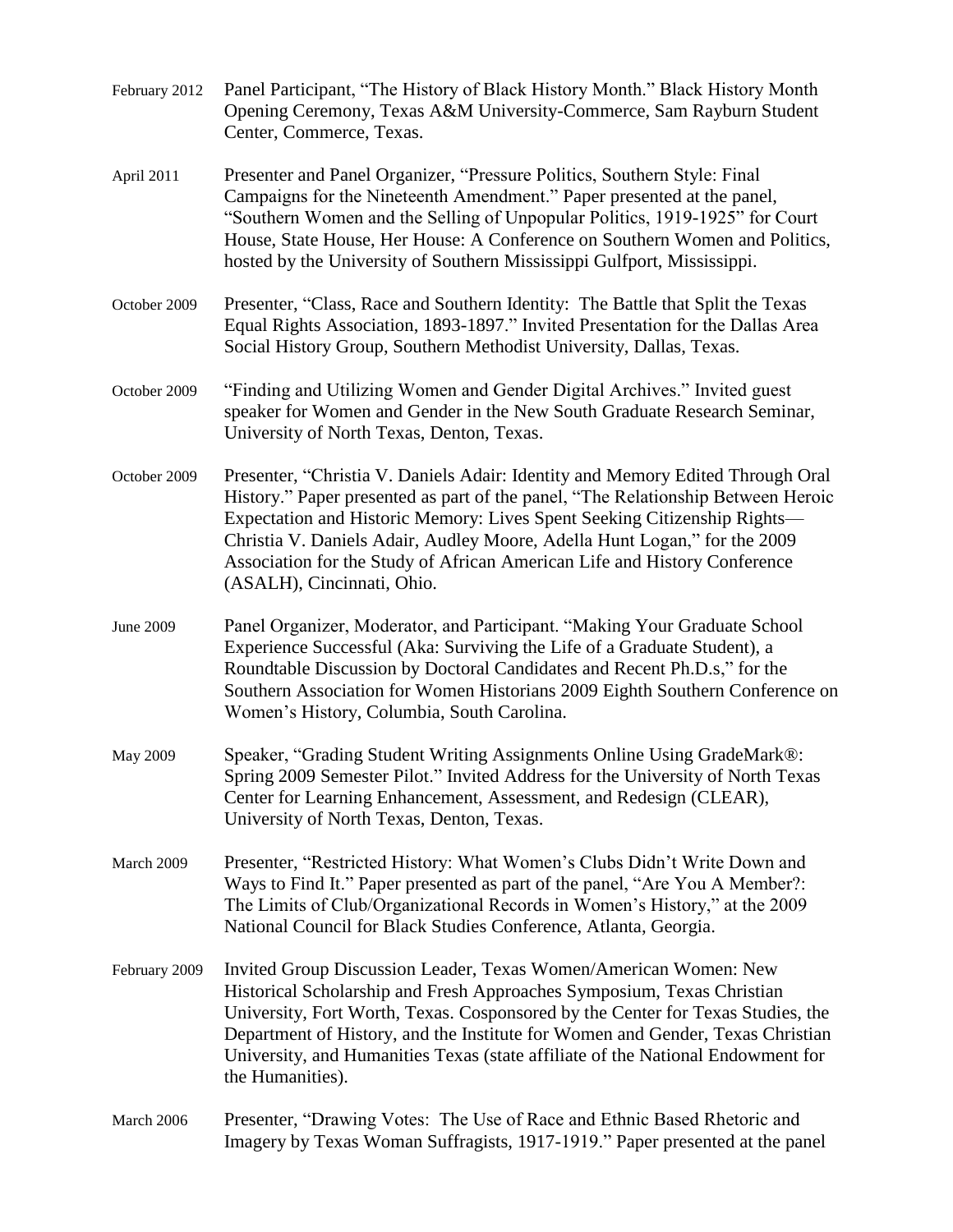on Texas woman suffrage for the 2006 Texas State Historical Association Annual Meeting, Austin, Texas.

March 2004 Presenter, "The Woman's Monday Club: The Role of Progressive Federated Club Work in the Urbanization of Corpus Christi." Presented at the Southwestern Social Sciences Association/ Southwestern Historical Association Conference, Corpus Christi, Texas.

#### **OTHER PUBLICATIONS:**

| 2019 | Brannon-Wranosky, Jessica, revision author. "WOMAN SUFFRAGE,"<br>Handbook of Texas Online. Texas State Historical Association.<br>https://tshaonline.org/handbook/online/articles/viw01.                        |
|------|-----------------------------------------------------------------------------------------------------------------------------------------------------------------------------------------------------------------|
| 2019 | Brannon-Wranosky, Jessica. "WILLIAMS, MAUDE EVANGELINE CRAIG<br>SAMPSON," Handbook of Texas Online. Texas State Historical Association.<br>https://tshaonline.org/handbook/online/articles/fwiwi.               |
| 2019 | Brannon-Wranosky, Jessica. "HAYES, REBECCA HENRY," Handbook of Texas<br><b>Online.</b> Texas State Historical Association.<br>https://tshaonline.org/handbook/online/articles/fhacl.                            |
| 2019 | Brannon-Wranosky, Jessica, revision author. "TEXAS EQUAL RIGHTS<br>ASSOCIATION," Handbook of Texas Online. Texas State Historical Association.<br>https://tshaonline.org/handbook/online/articles/vit02.        |
| 2019 | Co-authorship—Jessica Brannon-Wranosky and Samantha Leihsing. "WATSON,<br>MARGARET L.," Handbook of Texas Online. Texas State Historical Association.<br>https://tshaonline.org/handbook/online/articles/fwats. |
| 2018 | Brannon-Wranosky, Jessica. "O'CONNOR, MACONDA BROWN," Handbook<br>of Texas Online. Texas State Historical Association.<br>https://www.tshaonline.org/handbook/online/articles/foc23.                            |
| 2018 | Brannon-Wranosky, Jessica. "WILSON, ISABEL BROWN," Handbook of Texas<br><b>Online.</b> Texas State Historical Association.<br>https://tshaonline.org/handbook/online/articles/fwiib.                            |
| 2018 | Co-authorship-O'Hara, Dylan and Jessica Brannon-Wranosky. "LEAGUE,<br>EDITH HINKLE," Handbook of Texas Online. Texas State Historical<br>Association.<br>https://tshaonline.org/handbook/online/articles/fleau. |
| 2016 | Brannon-Wranosky, Jessica. Book Review: "Where Texas Meets the Sea: Corpus<br>Christi and Its History by Alan Lessoff," Southwestern Historical Quarterly, 119<br>no. 4: 448-449.                               |
| 2014 | Brannon-Wranosky, Jessica. Book Review of No Votes for Women: The New<br>York State Anti-Suffrage Movement by Susan Goodier in H-NET Book Reviews<br>through H-SHGAPE@h-net.msu.edu (2014).                     |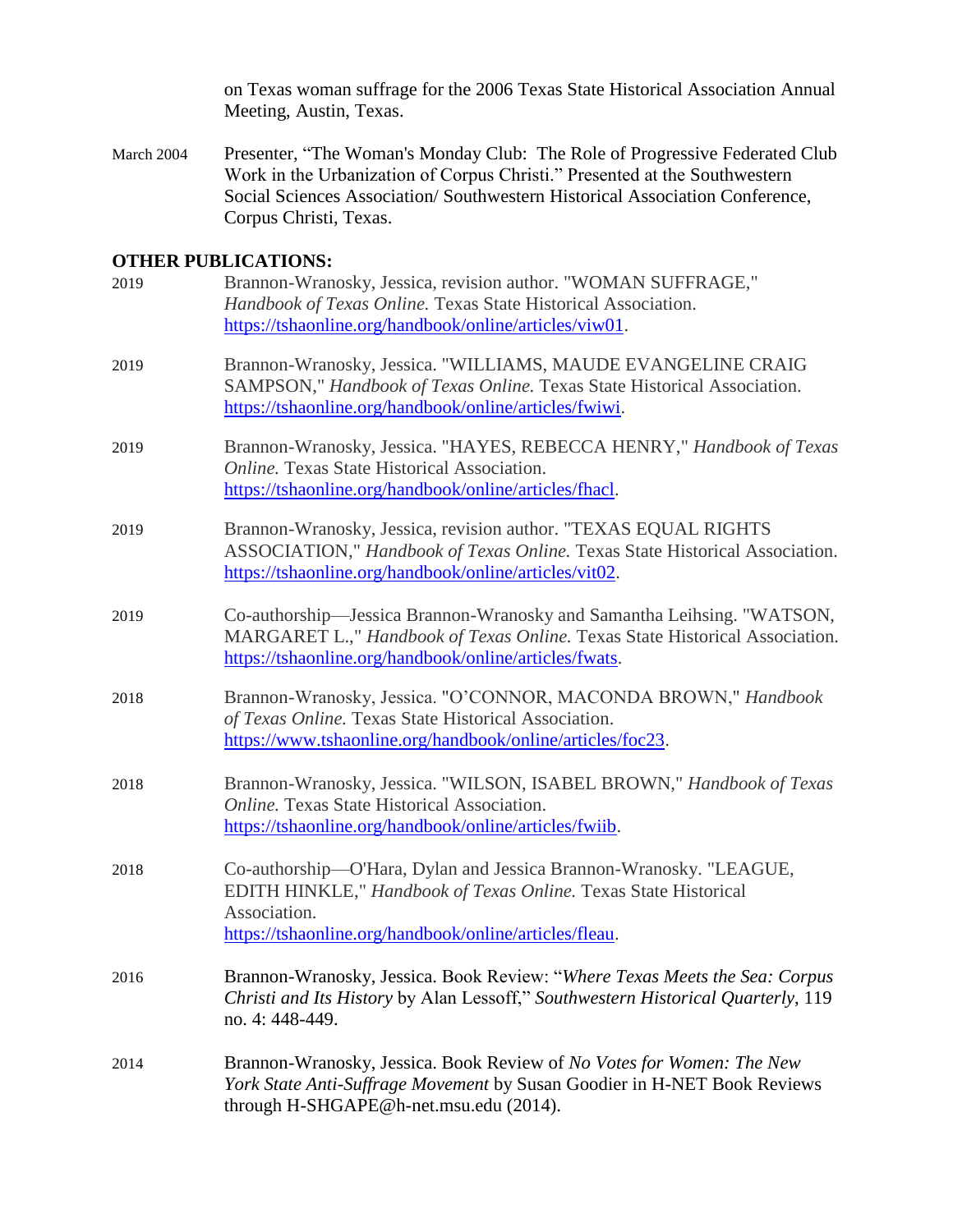| 2013       | Brannon-Wranosky, Jessica. Book Review: "Joint Review of Gone at 3:17: The<br>Untold Story of the Worst School Disaster in American History by David M.<br>Brown and Michael Wereschagin and My Boys and Girls Are in There: The 1937<br>New London School Explosion by Ron Rozelle." Journal of Southern History, 79<br>no. 4. |
|------------|---------------------------------------------------------------------------------------------------------------------------------------------------------------------------------------------------------------------------------------------------------------------------------------------------------------------------------|
| 2013       | Brannon-Wranosky, Jessica. Book Review: "African Americans in South Texas<br>History edited by Bruce A. Glasrud." East Texas Historical Journal, 51 no. 1: 99-<br>100.                                                                                                                                                          |
| 2012       | Brannon-Wranosky, Jessica. Book Review: "Where the West Begins: Debating<br>Texas Identity by Glen Sample Ely." Journal of Southern History, 78 no. 3: 723-<br>724.                                                                                                                                                             |
| 2011       | Brannon-Wranosky, Jessica. Book Review: "And Are We Yet Alive": A History<br>of the Northwest Texas Conference of the United Methodist Church by David J.<br>Murrah in the West Texas Historical Association Yearbook (2011).                                                                                                   |
| 2008       | Brannon-Wranosky, Jessica. Book Review: "A Spark or a Fire? The Weight of<br>Their Votes: Southern Women and Political Leverage in the 1920's by Lorraine<br>Gates Schuyler" in H-NET Book Reviews through SAWH@h-net.msu.edu<br>(2008).                                                                                        |
| 2007       | Author. "How to be a Successful Teaching Assistant." Article in the "Mentoring<br>Toolkit of the Southern Association for Women Historians." http://www.h-<br>net.org/~sawh/Toolkit/.                                                                                                                                           |
| 2006       | Author. "Teaching History with E-Learning Components." Article in the<br>"Mentoring Toolkit of the Southern Association for Women Historians."<br>http://www.h-net.org/~sawh/Toolkit/.                                                                                                                                          |
| 2019, 2020 | SELECT MEDIA APPEARANCES, INTERVIEWS, & NEWS COVERAGE:<br>Citizens At Last: Texas Women and the Fight for Justice. Documentary Film.<br>Ellen C. Temple, Producer. Nancy Schiesari, Director. PBS Release<br>2021.                                                                                                              |
| 2020       | KETR News Interview by Mark Haslett, "A&M-Commerce Renames Library,<br>Lake." August 22, 2020.                                                                                                                                                                                                                                  |
| 2020       | <i>Fort Bend Star</i> , "Reporter's Notebook: (Un)covering the History of Women's<br>Suffrage." October 27, 2020.                                                                                                                                                                                                               |
| 2020       | <i>Houstonian Magazine</i> , "In the Face of Segregation, Black Suffragists Fought for<br>the Vote in Houston." October 26, 2020.<br>https://www.houstoniamag.com/news-and-city-life/2020/08/black-suffragists-in-<br>houston                                                                                                   |
| 2020       | Texas Observer, "How Texas Women Delivered the Nineteenth Amendment: An<br>Upcoming Documentary and Book Bark the Suffrage Centennial, Focused on<br>Texas Contributions." August 27, 2020.                                                                                                                                     |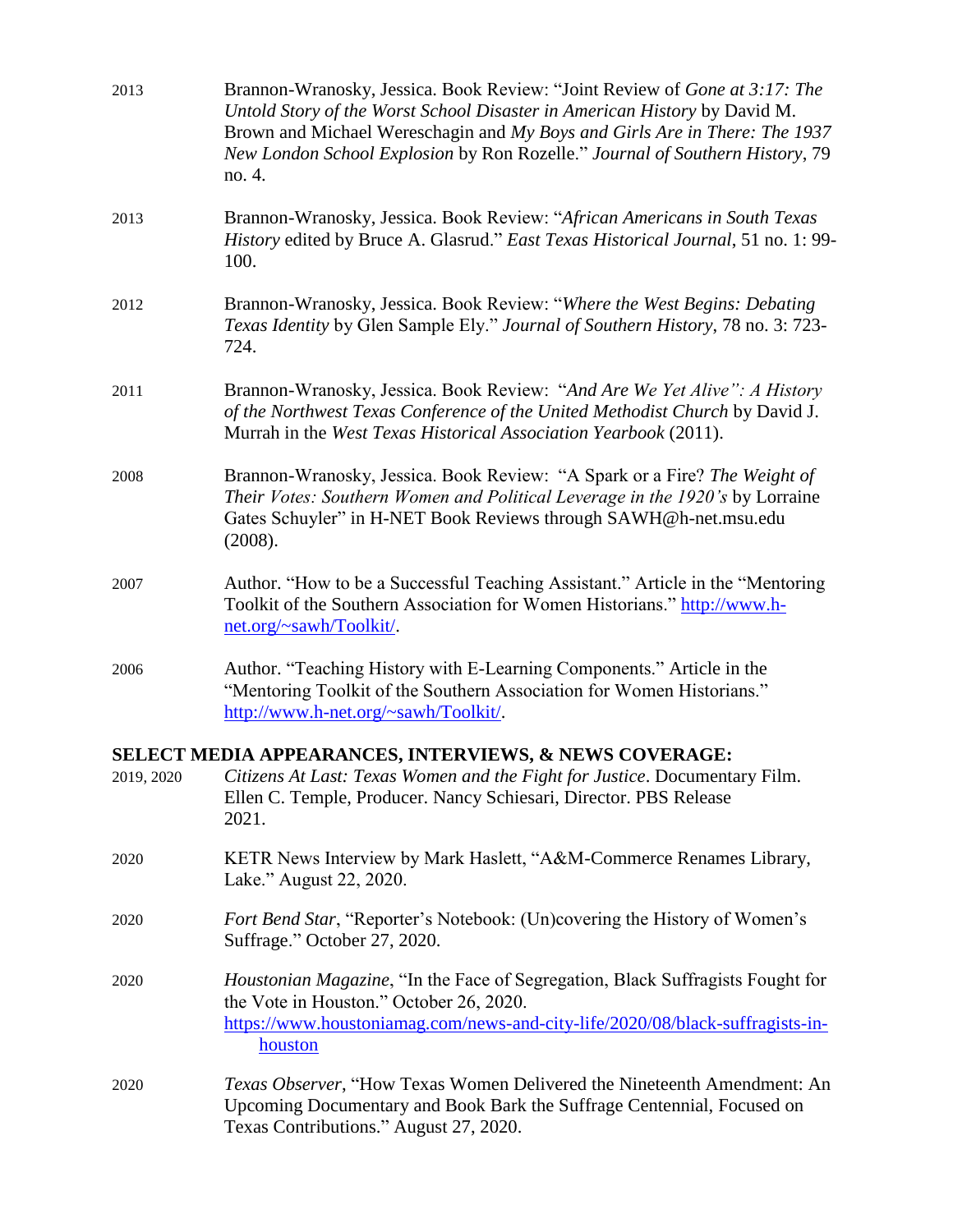|            | https://www.texasobserver.org/nineteenth-amendment-centennial-texas-women/.                                                                                                                                                                                                                                                                       |
|------------|---------------------------------------------------------------------------------------------------------------------------------------------------------------------------------------------------------------------------------------------------------------------------------------------------------------------------------------------------|
| 2019       | Austin Chronicle, "Bullock Museum Commemorates 100 Years of Women's<br>Suffrage in Texas 'Sister Suffragist' Tackles the Timeline of Women's Rights."<br>June 14, 2019.                                                                                                                                                                           |
| 2019, 2020 | Texas Standard [national syndicated radio], "100 Years: Voices Of Women<br>Voters: The Historian." http://www.texasstandard.org/100years/.                                                                                                                                                                                                        |
| 2017       | Texas Matters [statewide syndicated radio],, "Texas Matters: Impeach! How<br>Texas Booted A Governor."<br>https://www.tpr.org/post/texas-matters-impeach-how-texas-booted-governor.<br>Portions reaired, "Texas Matters: When Texas Impeached."<br>https://www.tpr.org/post/texas-matters-when-texas-impeached-real-chicken-<br>ranch-remembered. |
| 2017       | Texas Standard [national syndicated radio], "It's Been 92 Years Since Texas Had<br>An All-Woman Supreme Court."<br>https://www.texasstandard.org/stories/its-been-92-years-since-texas-had-an-all-<br>woman-supreme-court/.                                                                                                                       |
| 2017       | The Bookmark [PBS], "Jessica Brannon-Wranosky, Co-editor of "Impeached: The<br>Removal of Texas Governor James E. Ferguson" discusses her book with<br>Christine Brown."<br>https://www.pbs.org/video/jessica-brannon-wranosky-impeached-the-remo-<br>gzislf/.                                                                                    |
| 2016       | Good Day Austin Interview. Fox 7 Austin KBTC Television.                                                                                                                                                                                                                                                                                          |
| 2016       | KETR Radio Interview by Mark Haslett with Historians Jessica Brannon-<br>Wranosky, Nancy Baker, and Allison Faber, "Texas Women in Politics' Shines<br>Light On History Of Activism."                                                                                                                                                             |
|            | RECENT SELECT AWARDS AND HONORS:                                                                                                                                                                                                                                                                                                                  |
| 2018       | Honorable Mention, Best Book on East Texas History, Jessica Brannon-<br>Wranosky and Bruce A. Glasrud, eds. Impeached: The Removal of Texas<br>Governor James E. Ferguson, A Centennial Examination. College Station: Texas<br>A&M University Press, 2017. East Texas Historical Association.                                                     |
| 2016       | Texas Oral History Association's Ken Hendrickson Award for Best Article in<br><i>Sound Historian</i> during the Previous Year for Jessica Brannon-Wranosky.                                                                                                                                                                                       |

- *Sound Historian* during the Previous Year for Jessica Brannon-Wranosky, "History, Memory and Perspective: Christia V. Daniels Adair's 1977 Interview with the Black Women Oral History Project." Awarded by the Texas Oral History Association.
- 2016 Liz Carpenter Award for Best Book in Texas Women's History during the Previous Year for *Texas Women: Their Histories, Their Lives*, edited by Elizabeth Hayes Turner, Rebecca Sharpless, and Stephanie Cole. Contributing author, Jessica Brannon-Wranosky, "Mariana Thompson Folsom: Laying the Foundation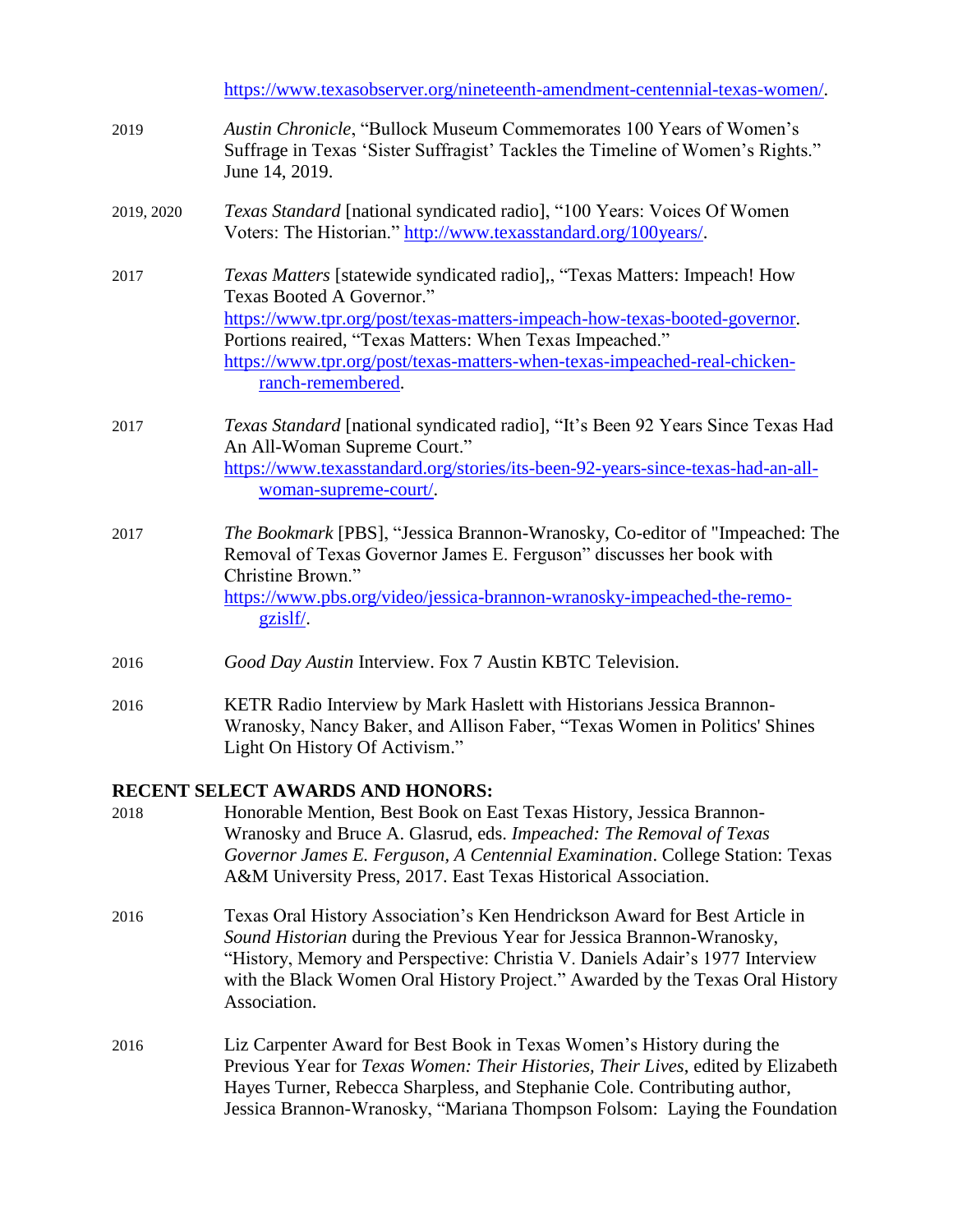|      | for Women's Rights Activism." Awarded by the Texas State Historical<br>Association.                                                                                                                                                                                                                                                                                                   |
|------|---------------------------------------------------------------------------------------------------------------------------------------------------------------------------------------------------------------------------------------------------------------------------------------------------------------------------------------------------------------------------------------|
| 2015 | Choice Magazine (American Library Association) Outstanding Past Year's<br>Academic Books List Award for <i>Discovering Texas History</i> , edited by Bruce A.<br>Glasrud, Light Townsend Cummins, and Cary D. Wintz. Contributing Author,<br>Jessica Brannon-Wranosky, "Reformers, Populists, and Progressives: Texas<br>Between Reconstruction and the Roaring Twenties, 1875-1920." |
| 2015 | John H. Jenkins Fellowship for the Best-Proposed Research in Texas History.<br>Awarded by the Texas State Historical Association.                                                                                                                                                                                                                                                     |

# **SELECT RECENT PROFESSIONAL SERVICE:**

#### **Profession—**

| Currently      | Chair, Liz Carpenter Award Committee—Best Book in Texas Women's History,<br>Texas State Historical Association.     |
|----------------|---------------------------------------------------------------------------------------------------------------------|
| Currently      | Member, Randolph Campbell Award Committee, Texas State Historical<br>Association.                                   |
| 2015-2020      | Member and Treasurer, Southern Association for Women Historians Executive<br>Council.                               |
| 2013-2021      | Member, Texas State Historical Association Board of Directors.                                                      |
| 2019-2020      | Member, Executive Council, Coordinating Council for Women in History.                                               |
| 2019-2020      | Chair, Carol Gold Best Article Award Committee, Coordinating Council for<br>Women in History.                       |
| 2018-2019      | Member, Carol Gold Best Article Award Committee, Coordinating Council for<br>Women in History.                      |
| 2016-2018      | Member, Committee on Women, Gender, and Sexuality in the Historical<br>Profession, Southern Historical Association. |
| 2015-2017      | Chair, 2017 Membership Committee, Southern Historical Association.                                                  |
| 2017-2020      | Chair, Bylaws Committee, Texas State Historical Association.                                                        |
| 2015-Currently | Member, Handbook of Texas Committee, Texas State Historical Association.                                            |
| 2014-2017      | Member, Bylaws Committee, Texas State Historical Association.                                                       |
| 2013-2019      | Member, Education Committee, Texas State Historical Association.                                                    |
| 2013-2017      | Member, Resolutions Committee, Texas State Historical Association.                                                  |
| 2014           | Co-Representative for Texas, 2014 Membership Committee, Southern Historical<br>Association.                         |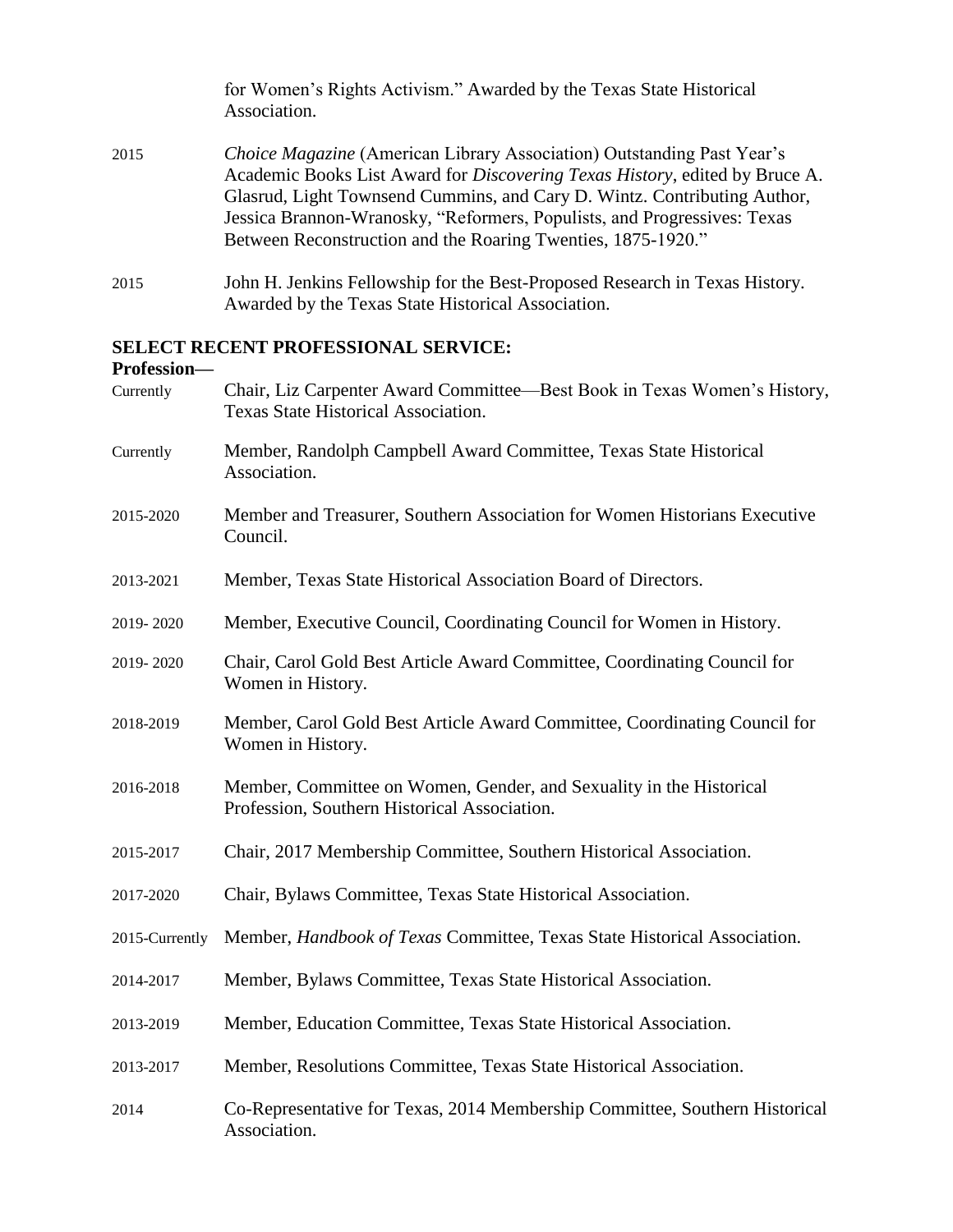| 2013                                 | Member, A. Elizabeth Taylor Prize Committee for the Best Article in Southern<br>Women's History, Southern Association for Women Historians. |
|--------------------------------------|---------------------------------------------------------------------------------------------------------------------------------------------|
| 2012-2014                            | Member, 2014 Annual Meeting Program Committee, Texas State Historical<br>Association.                                                       |
| 2012                                 | Member, 2012 Annual Spring Meeting Program Committee, East Texas<br>Historical Association.                                                 |
| 2011-2015                            | Member, Membership Committee, Southern Association for Women Historians.                                                                    |
| 2008-2010                            | Member, Ad hoc Committee on Technology, Southern Association for Women<br>Historians.                                                       |
| 2005-2010                            | Member, Committee on Mentoring, Southern Association for Women Historians.                                                                  |
| University and College-<br>2014-2017 | Member & CHSSA Representative, Graduate Council, Texas A&M University-<br>Commerce.                                                         |
| 2016-2017                            | Member, Century As Lions Campaign Committee, Texas A&M University-<br>Commerce.                                                             |
| 2015                                 | Member, Claire L. Chennault Historical Marker Dedication Committee, Texas<br>A&M University-Commerce.                                       |
| 2015                                 | Co-Chair with Jalinna Jones, Claire L. Chennault Historical Marker Dedication<br>Lunch Sub-Committee, Texas A&M University-Commerce.        |
| 2014-2015                            | Member & CHSSA Representative, Graduate Council Scholarship Committee,<br>Texas A&M University-Commerce.                                    |
| 2012                                 | Member, University Archives and Special Collections Archivist Search<br>Committee, Texas A&M University-Commerce.                           |
| Department-                          |                                                                                                                                             |
| 2017-Currently                       | Chair, Department of History, Public History Committee, Texas A&M<br>University-Commerce.                                                   |
| 2017-Currently                       | Member, Department of History, Scholarship Committee, Texas A&M<br>University-Commerce.                                                     |
| 2018-2019                            | Chair, Department of History, History of the Islamic World Search Committee,<br>Texas A&M University-Commerce.                              |
| 2017-2019                            | Chair, Department of History, Public History Committee, Texas A&M<br>University-Commerce.                                                   |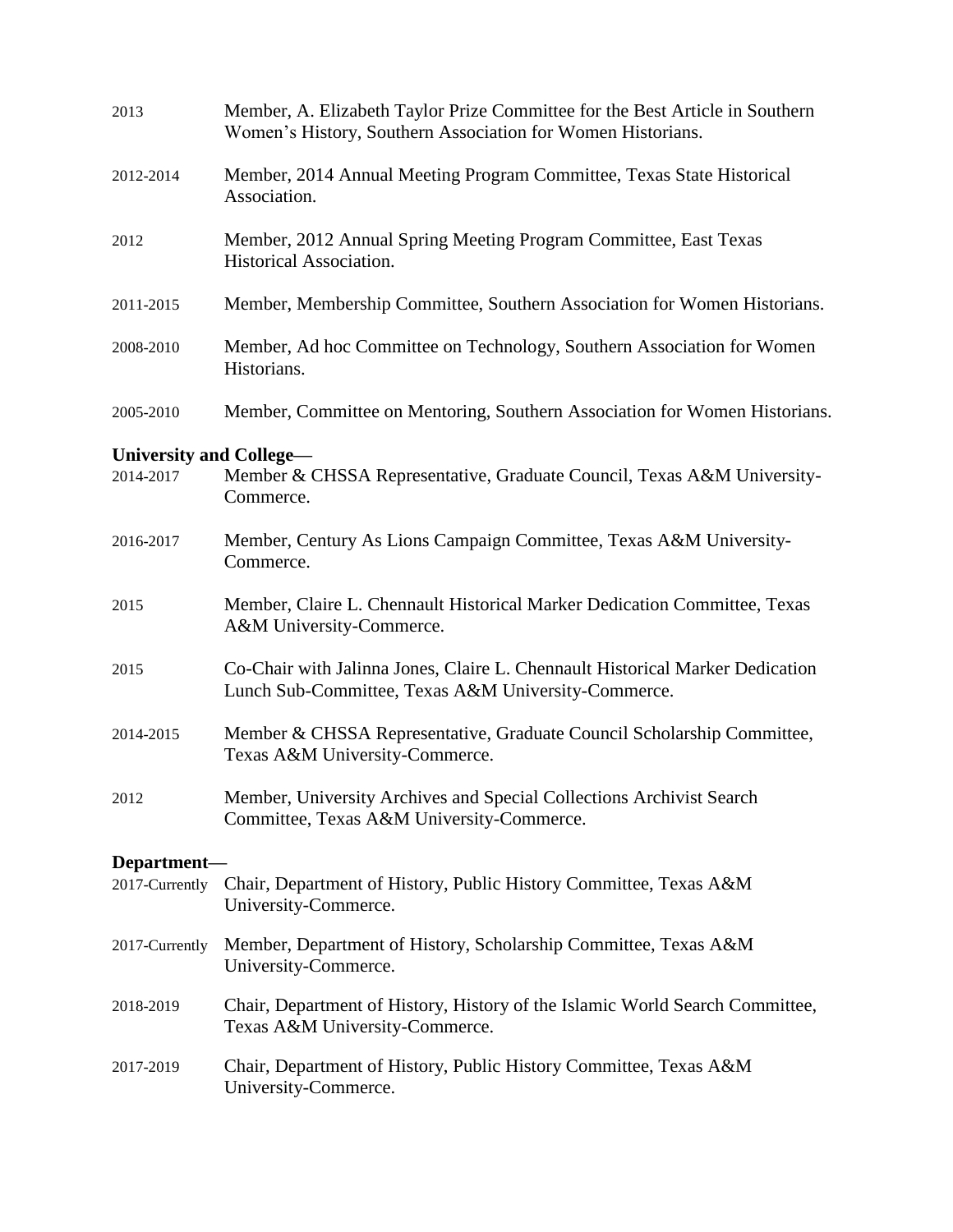| 2016-2017 | Chair, Department of History, Public Historian-Twentieth Century U.S. Search<br>Committee, Texas A&M University-Commerce.                         |
|-----------|---------------------------------------------------------------------------------------------------------------------------------------------------|
| 2016      | Member, Department of History, Professional Track U. S. Historian Search<br>Committee, Texas A&M University-Commerce.                             |
| 2013-2015 | Co-Chair, Department of History Curriculum Committee, Texas A&M<br>University-Commerce.                                                           |
| 2010-2015 | Website Editor, Department of History, Texas A&M University-Commerce.                                                                             |
| 2014-2015 | Chair, Department of History, Oral Historian-Twentieth Century U. S. Historian<br>Search Committee, Texas A&M University-Commerce.                |
| 2012-2014 | Member, Department of History Scholarship Committee, Texas A&M University-<br>Commerce.                                                           |
| 2012-2014 | Member, Department of History Scholarship Committee, Texas A&M University-<br>Commerce.                                                           |
| 2013-2014 | Member, Department of History African Americanist and Public Historian Search<br>Committee, Texas A&M University-Commerce.                        |
| 2012-2013 | Member, Department of History Latin Americanist Search Committee, Texas<br>A&M University-Commerce.                                               |
| 2011-2013 | Coordinator, Department of History Alumni Relations, Texas A&M University-<br>Commerce.                                                           |
| 2011-2013 | Chair, Department of History Public Relations Committee, Texas A&M<br>University-Commerce.                                                        |
| 2011-2013 | Chair, Department of History James Madison Scholarship Committee, Texas<br>A&M University-Commerce.                                               |
| 2011-2012 | Interim and Co-Advisor, Phi Alpha Theta, Texas A&M University-Commerce;<br>Interim Advisor Fall 2011; Co-Advisor Spring 2012.                     |
| 2012      | Co-host and Co-Program Organizer Northeast and North Texas Regional Phi<br>Alpha Theta Conference, Texas A&M University-Commerce, April 14, 2012. |
| 2010-2012 | Compliance Advisor, Department of History Institutional Review Board (IRB),<br>Texas A&M University-Commerce.                                     |